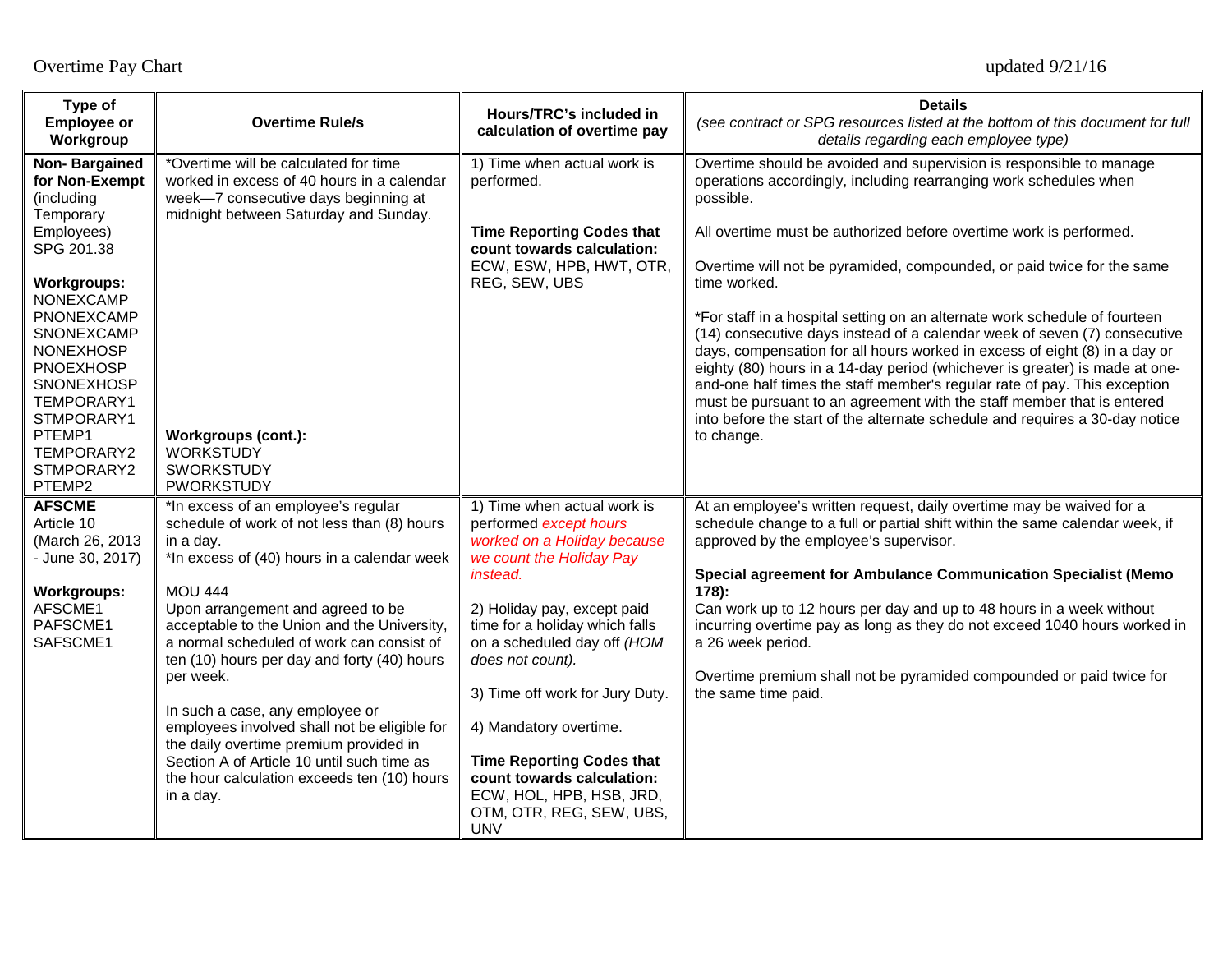| Type of<br><b>Employee or</b><br>Workgroup                                                                                        | <b>Overtime Rule/s</b>                                                                                                                                                                                                                                                                                                      | Hours/TRC's included in<br>calculation of overtime pay                                                                                                                                                                                                                                                                                                               | <b>Details</b><br>(see contract or SPG resources listed at the bottom of this document for full<br>details regarding each employee type)                                                                                                                                                                                                                                                                                                                                                            |
|-----------------------------------------------------------------------------------------------------------------------------------|-----------------------------------------------------------------------------------------------------------------------------------------------------------------------------------------------------------------------------------------------------------------------------------------------------------------------------|----------------------------------------------------------------------------------------------------------------------------------------------------------------------------------------------------------------------------------------------------------------------------------------------------------------------------------------------------------------------|-----------------------------------------------------------------------------------------------------------------------------------------------------------------------------------------------------------------------------------------------------------------------------------------------------------------------------------------------------------------------------------------------------------------------------------------------------------------------------------------------------|
| <b>COAM</b><br>Article 11<br>(Sept 27, 2015-<br>Sept 26, 2020)<br><b>Workgroups:</b><br><b>COAMNONEX</b><br><b>SCOAMNONEX</b>     | *For all hours worked in excess of forty<br>(40) hours per week.                                                                                                                                                                                                                                                            | 1) Time when actual work is<br>performed; except hours<br>worked on a Holiday because<br>we count the Holiday Pay<br>instead.<br>2) Holiday Pay, except paid<br>time for a holiday which falls<br>on an employee's scheduled<br>day off.<br><b>Time Reporting Codes that</b><br>count towards calculation:<br>ECW, HOL, HSB, OTR, REG,<br>SEW, UBS, UNV              | When an employee is scheduled for training which requires returning to<br>work prior to an employee's regular starting time, time spent for training will<br>be paid at a straight time rate and not with an overtime premium.<br>Overtime premium shall not be pyramided, compounded or paid twice for<br>time which has already been compensated.                                                                                                                                                 |
| <b>IUOE</b><br>Article 9<br>(Nov 24, 2013-<br>Nov 18, 2017)<br><b>Workgroups:</b><br><b>IUOEENGR1</b><br>PIUOEENGR1<br>SIUOEENGR1 | *In excess of eight (8) hours in a day;<br>*In excess of forty (40) hours in a week;<br>*On a shift which starts before the<br>employee has had eight (8) hours off since<br>his previous shift, seven (7) if for<br>operational relief<br>*Works before or after scheduled shift, if<br>the employee fully works his shift | 1) Time when actual work is<br>performed; except hours<br>worked on a Holiday because<br>we count the Holiday Pay<br>instead.<br>2) Vacation time.<br>3) Holiday pay.<br>4) Jury and Witness Service<br>when it occurs on a holiday<br>week<br><b>Time Reporting Codes that</b><br>count towards calculation:<br>ECW, HOL, HSB, HPB, JRD,<br>OTR, REG, UBS, UNV, VAC | Overtime premium shall not be pyramided compounded or paid twice for<br>the same time paid.<br>Vacation is considered time worked unless it is used for an absence<br>normally covered by sick or injury disability income.<br>Holiday pay will be considered time worked when it occurs on an<br>employee's regularly scheduled day off (RDO), if the employee worked<br>each of his scheduled work days during the week or received paid time off<br>under Article 25 (Jury and Witness Service). |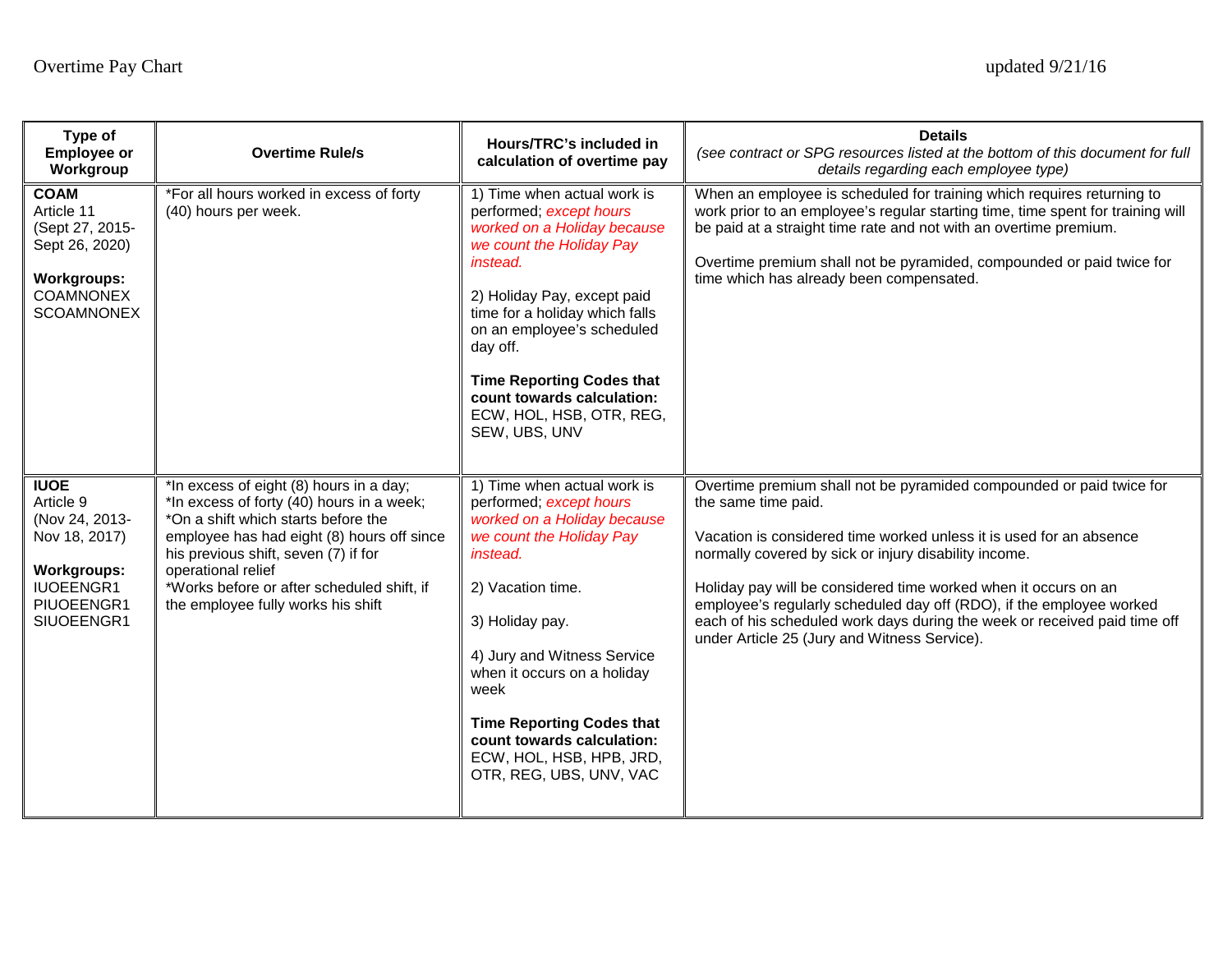| Type of<br><b>Employee or</b><br>Workgroup                                                                                                                                                                                                 | <b>Overtime Rule/s</b>                                                                                                                                                                                                                                                                                                                                                                                                                                                                                                                                                                                                                                                                                                                                                                                                                                  | Hours/TRC's included in<br>calculation of overtime pay                                                                                                                                                                                                                                                                                                                                                                                                                                                                                                   | <b>Details</b><br>(see contract or SPG resources listed at the bottom of this document for full<br>details regarding each employee type)                                                                                                                                                                                                                                                                                                                                                                                                                                                                                                                                                                                                                                                                                                                                                                                                                                                                                                                                                                                                                                                                                                                                                                                                                                                        |
|--------------------------------------------------------------------------------------------------------------------------------------------------------------------------------------------------------------------------------------------|---------------------------------------------------------------------------------------------------------------------------------------------------------------------------------------------------------------------------------------------------------------------------------------------------------------------------------------------------------------------------------------------------------------------------------------------------------------------------------------------------------------------------------------------------------------------------------------------------------------------------------------------------------------------------------------------------------------------------------------------------------------------------------------------------------------------------------------------------------|----------------------------------------------------------------------------------------------------------------------------------------------------------------------------------------------------------------------------------------------------------------------------------------------------------------------------------------------------------------------------------------------------------------------------------------------------------------------------------------------------------------------------------------------------------|-------------------------------------------------------------------------------------------------------------------------------------------------------------------------------------------------------------------------------------------------------------------------------------------------------------------------------------------------------------------------------------------------------------------------------------------------------------------------------------------------------------------------------------------------------------------------------------------------------------------------------------------------------------------------------------------------------------------------------------------------------------------------------------------------------------------------------------------------------------------------------------------------------------------------------------------------------------------------------------------------------------------------------------------------------------------------------------------------------------------------------------------------------------------------------------------------------------------------------------------------------------------------------------------------------------------------------------------------------------------------------------------------|
| <b>MNA/UMPNC</b><br>Article 15<br>(March 25, 2013<br>- June 30, 2018)<br><b>Workgroups:</b><br><b>CAMPNURSE</b><br><b>PCAMPNURSE</b><br><b>SCAMPNURSE</b><br><b>MNURSEMO</b><br>SMNURSEMO<br><b>NURSEBW</b><br><b>PNURSEBW</b><br>SNURSEBW | <b>Professional Development Framework</b><br>and Role Specific classifications:<br>*In excess of eighty (80) in a two (2) week<br>work schedule and in excess of eight (8)<br>hours in a day.<br>or<br>*In excess of forty (40) hours in one (1)<br>week work schedule or in excess of an<br>employee's regular daily schedule of work<br>of not less than eight (8) hours in a day; or<br><b>RSAM (Exempt) Nurses only:</b><br>In excess of 120 hours in three (3)<br>calendar week work schedule or in excess<br>of twelve (12) hours in a day.<br>Pay Grades N-4, N-5 and N-6:<br>Not entitled to overtime premium but will<br>receive compensation in addition to their<br>monthly salary at each employee's rate of<br>pay per hour and shift premium if<br>applicable, for paid time in excess of the<br>hours set forth, Para 148 and 149 (OTR). | 1) Time when actual work is<br>required and performed.<br>2) Time off for which pay is<br>received for Extended Sick,<br>Funeral, and Jury Duty.<br>3) PTO when employer<br>contacts employee to work on<br>a day they have scheduled<br>PTO, only PTO hours equal to<br>hours worked count.<br>4) PTO as a result of<br>mandatory or voluntary<br>assigned time off.<br><b>Time Reporting Codes that</b><br>count towards calculation:<br>ECW, ESF, ESH, ESW, FRL,<br>HPB, HWD, HWT, JRD, OTB,<br>OTR, OTW, OTX, PTA, PTC,<br>REG, RPD (RSAM Only), UBS | <b>MOU for Nurse Practitioners:</b><br>Nurse practitioners are expected to work the necessary hours to meet<br>$\bullet$<br>daily patient care needs, without receiving additional compensation.<br>Additional compensation, if approved by the nurse manager, nursing<br>director and/or department administrator may be provided when<br>additional effort is expected for an extended period of time.<br>NP's are not paid the 1.5 times or 3 times holiday premiums for<br>working on a holiday. They do receive straight time pay above<br>appointment for working on a Holiday (HWR) when unable to take<br>another day off in that same month.<br>OTP and PTO on the same day:<br>Can occur only with Nurse Manager and/or Clinical Nurse<br>$\bullet$<br>Supervisor approval AND if the staff member is called while off and<br>agrees to work on an unanticipated basis. It is not allowed for an<br>employee to sign up for unanticipated OT/OA during a scheduled<br>PTO absence<br>CRNA-called in to work on PTO day; report PTS and OTR for<br>$\bullet$<br>coming into work on a scheduled PTO day<br>Add comment on the timesheet page; "Employee was called in<br>$\bullet$<br>to work on PTO day"<br><b>MOU for N-5's Certified Nurse Midwives:</b><br>Will be paid according to Article 16 (Shift Premium) and Article 15<br>(Overtime). Article 17 (On-Call) does not apply. |
| <b>POAM</b><br>Article 11<br>(Dec 22, 2013 -<br>Dec 16, 2017)<br><b>Workgroups:</b><br><b>MAPSECGRD</b><br>PMAPSECGRD<br>SMAPSECGRD                                                                                                        | *For all hours worked in excess of forty<br>(40) hours per week.                                                                                                                                                                                                                                                                                                                                                                                                                                                                                                                                                                                                                                                                                                                                                                                        | 1) Time when actual work is<br>performed; except hours<br>worked on a Holiday because<br>we count the Holiday Pay<br><i>instead.</i><br>2) Holiday Pay, except paid<br>time for a holiday which falls<br>on an employee's scheduled<br>day off.<br><b>Time Reporting Codes that</b><br>count towards calculation:<br>ECW, HOL, HSB, OTR, REG,<br>SEW, UBS, UNV                                                                                                                                                                                           | When an employee is scheduled for training which requires returning to<br>work prior to an employee's regular starting time, time spent for training will<br>be paid at a straight time rate and not with an overtime premium.<br>Overtime premium shall not be pyramided, compounded or paid twice for<br>time which has already been compensated.                                                                                                                                                                                                                                                                                                                                                                                                                                                                                                                                                                                                                                                                                                                                                                                                                                                                                                                                                                                                                                             |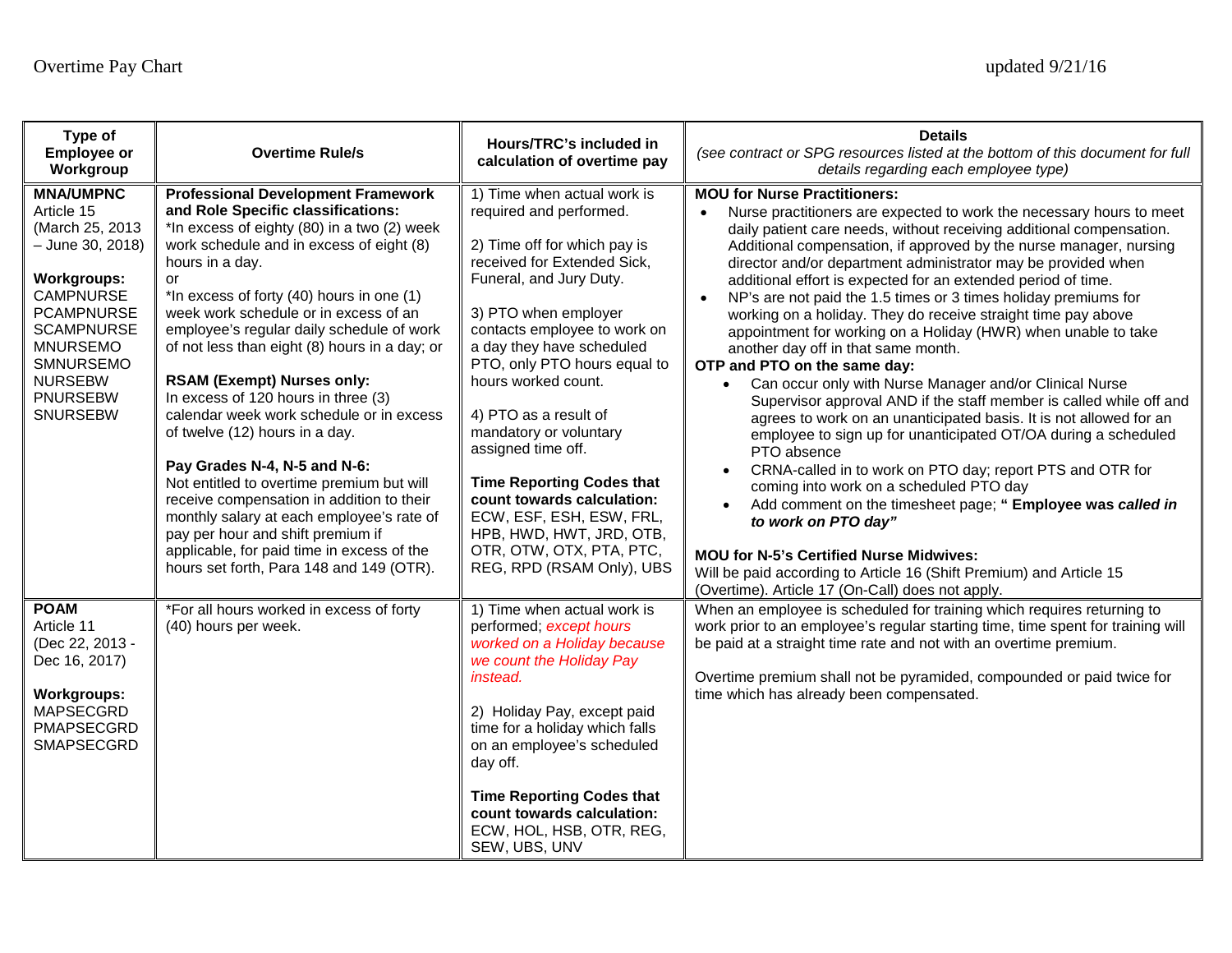| Type of<br><b>Employee or</b><br>Workgroup | <b>Overtime Rule/s</b>                       | Hours/TRC's included in<br>calculation of overtime pay | <b>Details</b><br>(see contract or SPG resources listed at the bottom of this document for full<br>details regarding each employee type)              |
|--------------------------------------------|----------------------------------------------|--------------------------------------------------------|-------------------------------------------------------------------------------------------------------------------------------------------------------|
| <b>TRADES</b>                              | *In excess of eight (8) hours in a day       | 1) Time when actual work is                            | Upon arrangements satisfactory to the University and the Union, a normal                                                                              |
| Article 11                                 | *In excess of forty (40) hours in a calendar | performed; except hours                                | schedule of work can consist of ten (10) hours per day and forty (40) hours                                                                           |
| (Oct 11, 2015 -                            | week for which an overtime premium has       | worked on a Holiday because                            | per week. In such a case, regardless of whatever else may be mutually                                                                                 |
| May 31, 2019)                              | not previously been earned.                  | we count the Holiday Pay<br><i>instead.</i>            | agreed to, any employee or employees involved shall not be eligible for the<br>daily overtime premium provided in paragraphs 11-1 and 11-3 until such |
| Workgroups:                                |                                              |                                                        | time as the hour calculation exceeds ten (10) hours in a day.                                                                                         |
| TRADES1                                    |                                              | 2) Time off work for which pay                         |                                                                                                                                                       |
| PTRADES1<br><b>STRADES</b>                 |                                              | is received.                                           | Overtime premium shall not be pyramided, compounded, or paid twice for<br>the same time paid.                                                         |
|                                            |                                              | <b>Time Reporting Codes that</b>                       |                                                                                                                                                       |
|                                            |                                              | count towards calculation:                             |                                                                                                                                                       |
|                                            |                                              | ECW, ESF, FCV, FRL, HOL,                               |                                                                                                                                                       |
|                                            |                                              | HPB, HSB, JRD, OTR, REG,                               |                                                                                                                                                       |
|                                            |                                              | SCK, SCL, SEA, SEW, SFV,                               |                                                                                                                                                       |
|                                            |                                              | SKF, UBS, UNV, VAC                                     |                                                                                                                                                       |

Special Note: For employees with multiple appointments you must take into consideration all hours on all appointments to calculate when the overtime premium is due.

## **Overtime Rules Defined**

Please note, UM policies and Bargaining agreements may provide for more than what the federal and state laws require. For example: The AFSCME Bargaining agreement states employees are paid overtime premium of 1 ½ the employee's hourly rate and shift premium or special premium, if applicable when working in excess of their regular schedule of work of not less than eight hours in a day. See the above chart for type of hours that are counted towards the calculation of overtime pay for each workgroup at the University of Michigan. Also**, not all workgroups are eligible for all of the rules listed below.**

## **Over 40 in a workweek Overtime Rule:**

Pay overtime at 1½ times an employee's regular rate of pay for hours worked in excess of forty (40) hours in a workweek. Please note: Most non-exempt employees will use the Over 40 in a Workweek Overtime Rule. It is the default overtime rule in addition to any bargaining agreement language.

## **Exempt Staff and Overtime Pay:**

In general, Exempt Staff are NOT eligible for pay above the monthly salary which is their annual salary divided by twelve (12). See Guidelines for Compensation for Additional Work Hours for Exempt Employees link below.